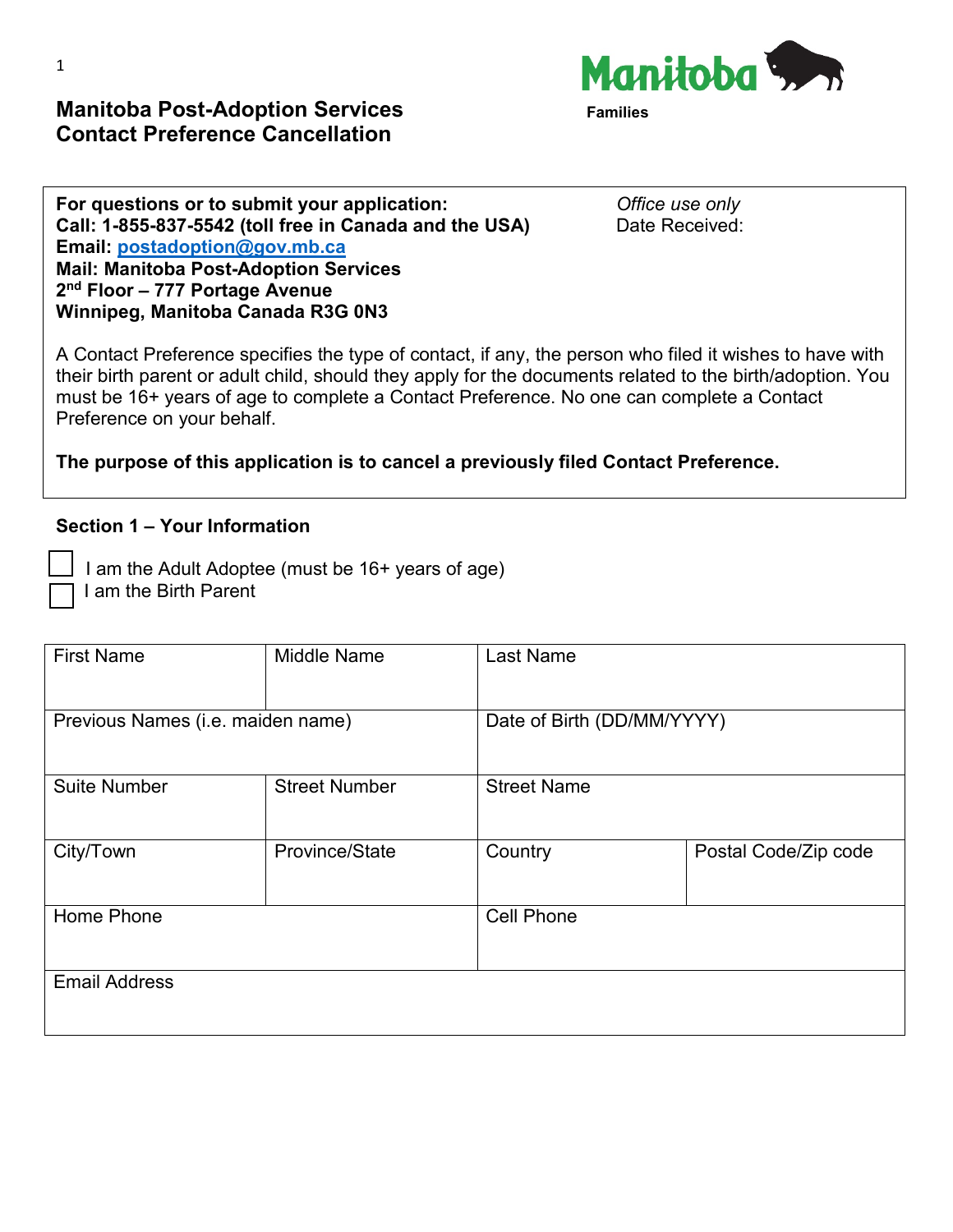

# **Manitoba Post-Adoption Services Contact Preference Cancellation**



### **Section 2 - Birth Information (complete all known information)**

#### Complete if you are the Adult Adoptee:

| <b>Birth Name</b>             | Place of Birth                |
|-------------------------------|-------------------------------|
| <b>Birth Mother's Name</b>    | <b>Birth Father's Name</b>    |
| <b>Adoptive Parent's Name</b> | <b>Adoptive Parent's Name</b> |

Complete if you are the Birth Parent (you must complete a separate form for each child):

| <b>Child's Birth Name</b>                 |                            |
|-------------------------------------------|----------------------------|
|                                           |                            |
|                                           |                            |
|                                           |                            |
| Child's Date of Birth                     | Child's Place of Birth     |
|                                           |                            |
|                                           |                            |
|                                           |                            |
| Birth mother's name (include maiden name) | <b>Birth Father's Name</b> |
|                                           |                            |
|                                           |                            |
|                                           |                            |

#### **Section 3 – Contact Preference Cancelation**

I am an adult adoptee and I would like to cancel a previously filed Contact Preference for my:

| <b>Birth Mother</b> |
|---------------------|
| <b>Birth Father</b> |

OR

I am a birth parent and I would like to cancel a previously filed Contact Preference for my:

□ Child listed in Section 2

#### **Section 4 - Confirmation of Receipt**

- I would like to receive confirmation that Manitoba Post-Adoption Services has received my Contact Preference Cancelation
- I do not require confirmation of receipt